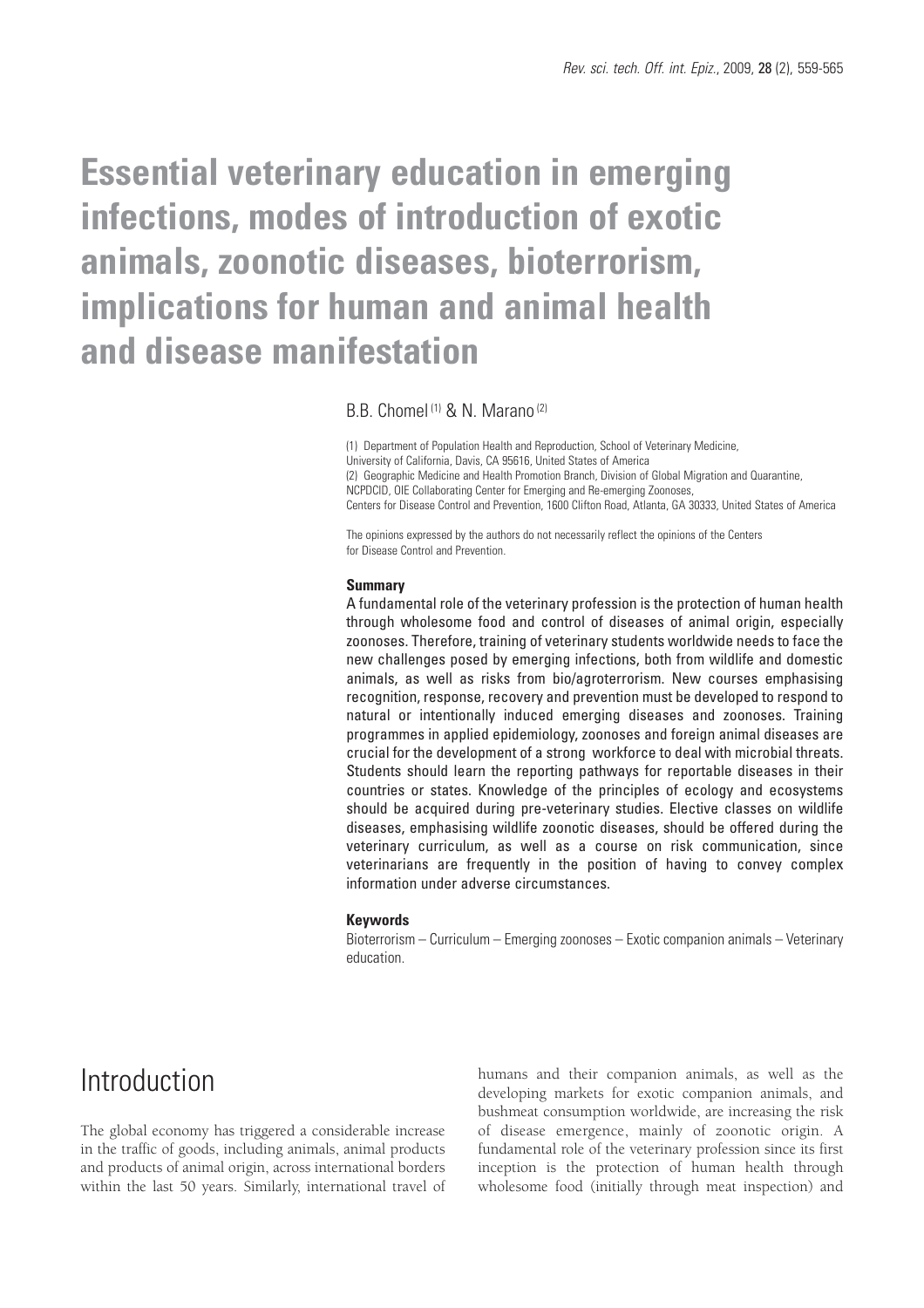the control of diseases of animal origin, especially those that can infect humans (zoonoses). Therefore, the training of veterinary students worldwide needs to face the new challenges posed by emerging infections, both from wildlife and domestic animals, as well as risks caused by the intentional use of infectious agents to injure people or destroy agricultural resources.

# A world at risk

## **Emerging infections and zoonotic diseases**

Emerging and re-emerging infectious diseases have received increasing attention over the last 30 years. An estimated 75% of emerging infectious diseases are zoonotic, mainly of viral origin (e.g. Nipah virus, Hendra virus and monkeypox virus), and likely to be carried by vectors, such as West Nile virus in the New World (6). The emergence or re-emergence of many zoonotic diseases emphasises the role that veterinarians can play in the surveillance, control and prevention of zoonoses, since their training in disease recognition and population medicine makes them well suited for early detection networks (11).

However, a recent survey indicated that most veterinarians in the United States of America (USA) are not aware of the use of appropriate personal protective equipment and do not engage in practices that may help to reduce zoonotic disease transmission (27). Veterinarians and animal handlers are at higher risk of being exposed to zoonotic agents than the general population, and are ten times as likely to be exposed to *Coxiella burnetii*, the agent of Q fever, as the general population (17).

Another recent survey of veterinarian involvement in zoonotic disease prevention practices showed that a high proportion of respondents, 280/362 (77%), agreed that it was very important for veterinarians to educate clients on zoonotic disease prevention, but only 43% (158/367) reported that they had initiated discussions about zoonotic diseases with clients on a daily basis, and only 57% (203/356) indicated that they had client educational materials on zoonotic diseases available in their practices (16). Almost a third of the respondents (112/360) indicated that there were no written infection control guidelines for staff members in their practice, and 28% (105/371) reported having been infected with a zoonotic disease in practice.

The provision of information and training on infection control practices and the establishment of written infection control policies could be effective means of improving infection control in veterinary practices (27). Methods to increase the involvement of veterinarians in zoonotic disease prevention include the following:

− discussing zoonotic diseases more frequently with clients, physicians and public health agencies

− encouraging individuals at higher risk of zoonotic diseases to discuss these issues

− having educational materials on zoonotic diseases available for clients

− improving infection control practices

− ensuring that continuing education courses on zoonotic diseases are regularly available (16).

Therefore, it is extremely important for veterinary students to be properly trained in such public health issues.

# **The exotic companion animal trade, bushmeat and open markets and infections**

Globalisation has had a large impact on the worldwide animal trade (19). The huge worldwide movement of animals has increased the potential for the translocation of zoonotic diseases, which pose serious risks to human and animal health.

Almost 38 million live amphibians, birds, mammals and reptiles were legally imported into the USA from 163 countries between 2000 and 2004 (14, 19). In a single year (2005), there were more than 210 million animals imported into the USA for zoos, exhibitions, food, research, game ranches and companion animals. The imports included 203 million fish, 5.1 million amphibians, nearly 1.3 million reptiles, 259,000 birds and 87,991 mammals. Similarly, large numbers of exotic animals are imported into the European Union (EU), such as birds, reptiles and amphibians, as indicated in Table I  $(13)$ .

The USA is the main destination for exotic and endangered wild animals. For most of these animals, there are no

#### **Table I**

### **Recorded imports of birds, reptiles and amphibians into the European Union between 2000 and 2005** (13)

| Imported birds, reptiles and amphibians | Total no. |
|-----------------------------------------|-----------|
| <b>Imported birds</b>                   |           |
| Psittacidae                             | 1,268,768 |
| Passerines                              | 3.258.691 |
| Other birds                             | 174.818   |
| Imported reptiles and amphibians        |           |
| <b>Tortoises</b>                        | 163.508   |
| Lizards                                 | 1,176,203 |
| <b>Snakes</b>                           | 311,456   |
| Amphibians                              | 40.300    |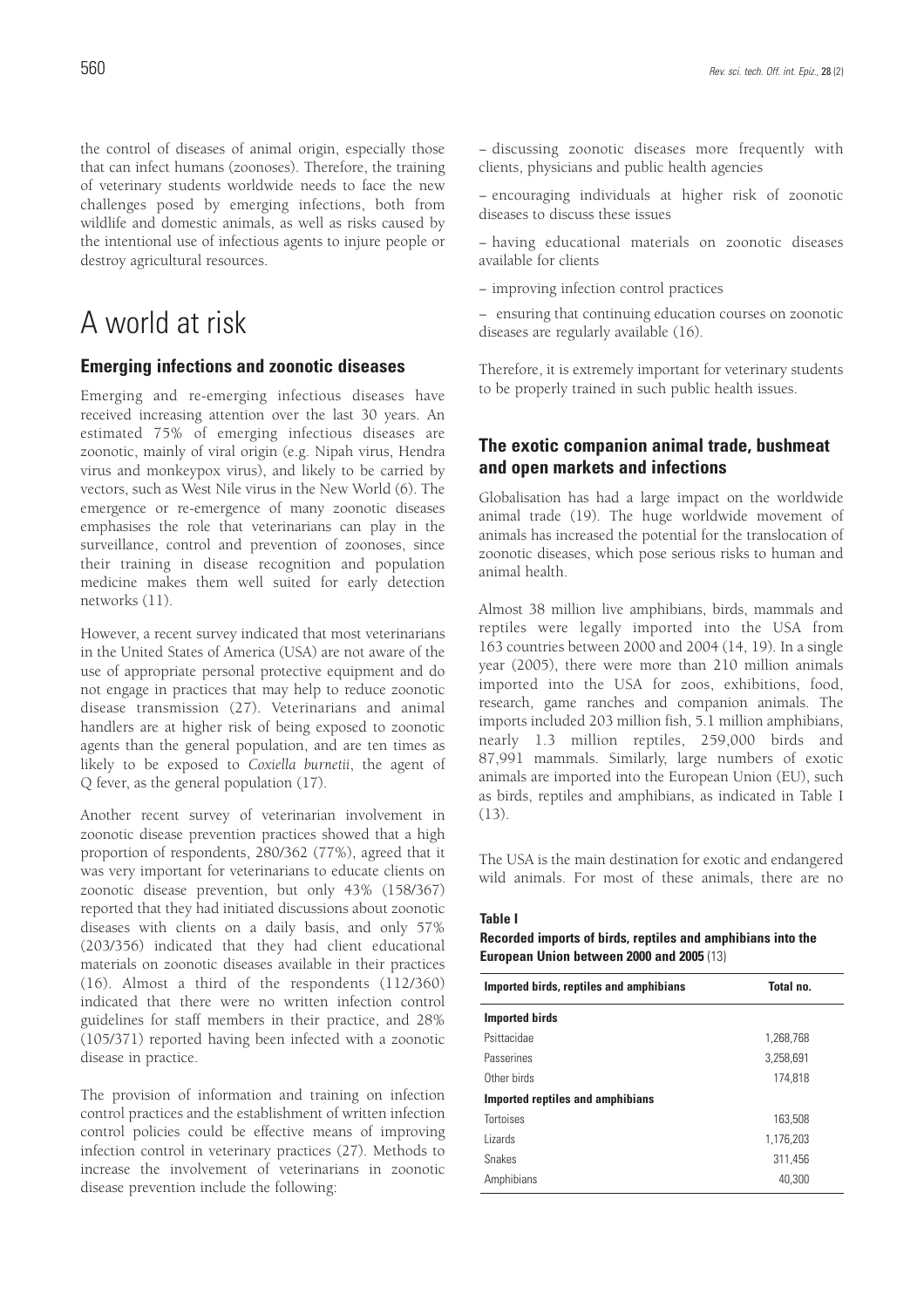requirements for zoonotic disease screening either before or after arrival into the USA (19). The US government employs just 120 full-time inspectors to record and inspect arriving wildlife. Trafficking in rare and exotic wildlife is a global business, worth US\$ 10 to \$20 billion annually (13).

The 2003 outbreak of human monkeypox virus in the USA illustrates the public health risks associated with live animal importation, especially exotic companion animals. Monkeypox is a zoonotic disease endemic to Central and West Africa. African rodents are considered to be the natural host of the virus which, in humans, causes rashes similar to those of smallpox, fever, chills and headache (2, 15). Human infections during the 2003 outbreak resulted from contact with pet prairie dogs (*Cynomys* spp.) that contracted monkeypox from diseased African rodents imported for the commercial companion animal trade (1, 8, 12, 20). This shipment of mammals, imported from Ghana, contained more than six species and a total of 762 African rodents, some of which were confirmed to be infected with monkeypox (12). The monkeypox outbreak resulted in 72 human cases, with 37 of those cases being confirmed by laboratory (1). Most patients had direct or close contact with the infected prairie dogs, including 28 children at a daycare centre, and veterinary clinic staff who handled ill prairie dogs, which were being presented by their owners for treatment, before it was recognised that the animals were infected with monkeypox (21).

The importation of domestic companion animals is also on the rise in many parts of the world. In recent years, there has been an increase in the number of purebred puppies imported for sale to US buyers. Many of these puppies are arriving from rabies-endemic areas and are too young to be vaccinated for rabies, thus posing a risk of widespread exposure of the public to this disease, as well as a risk for the re-introduction of canine rabies strains into the USA. The Division of Global Migration and Quarantine, of the Centers for Disease Control and Prevention (CDC), estimates that as many as 300,000 puppies a year are being imported into the USA (18). The Border Puppy Task Force in California estimates that 10,000 puppies entered San Diego County from Mexico in just one year (9). Such practices can lead to the re-emergence of viral strains of canine rabies, from which the USA is now considered free.

In the spring of 2007, a puppy from India was imported into Seattle, Washington. Days later, at its destination in Alaska, the dog was diagnosed with rabies, according to the Washington Veterinary Board of Governors. In 2004, Los Angeles saw its first case of rabies in 30 years, with a puppy imported from Mexico. In Massachusetts, a dog imported from Puerto Rico – a USA territory where stray dogs are rampant – was diagnosed to be infected with a

rabies strain commonly detected in this part of the world. In 2008, rabies was diagnosed in a dog imported from Iraq, brought in among a shipment of 24 dogs and two cats as part of an international animal rescue operation (3). Additionally, 24 of these animals were distributed to 16 states. In Western Europe, cases of rabies in dogs, imported from areas where rabies is endemic, were reported from Belgium, Finland and France at the end of 2007 and in early 2008 (24). In France, a total of 22 imported cases of rabies were recorded for the period from 1968 to 2005, re-emphasising the risk of introducing rabies from endemic countries, mainly through illegal dog trafficking (23).

Wet markets and the demand for bushmeat in many parts of the world, especially in Southeast Asia and Africa, are a major source of emerging zoonoses. Unfortunately, this has been illustrated by outbreaks of Ebola virus in Western Africa and highly pathogenic avian influenza in Asia. In Africa, the bushmeat trade generates hundreds of millions of dollars. In the Congo Basin, trade and regional consumption of wild animal meat could reach 4.5 million tons annually. Moreover, the demand for bushmeat in Western and Central Africa could reach up to four times the demand for bushmeat in the Amazon Basin (1 million tons) (6).

### **Bioterrorism and zoonoses**

As stated by Ryan (22), 'There is a long list of potential pathogens for use by terrorists, but only a few are easy to prepare and disperse. Of the infectious diseases, the vast majority are zoonoses.' As an example, 12 of 19 of the Category A, B and C bioterrorism agents, as catalogued by the CDC (4), are zoonotic in origin and are considered to be 'overlap high consequence agents and toxins' by the US Department of Agriculture (25).

In such situations, the use of animals as community sentinels appears to be an important surveillance tool for early detection of possible bioterrorism. The threat of bioterrorism and emerging infectious diseases has prompted various public health agencies to recommend enhanced surveillance activities to supplement existing surveillance plans. Animals are more sensitive to certain biological agents and their use as clinical sentinels, as a means of early detection, is warranted (11).

Furthermore, the concept of agroterrorism has also emerged, emphasising the major risk that the economy of a country could be massively disrupted by the introduction of highly contagious infectious disease outbreaks into the livestock or wildlife populations. As indicated by Crutchley *et al.* (7), 'The US agricultural infrastructure is one of the most productive and efficient food-producing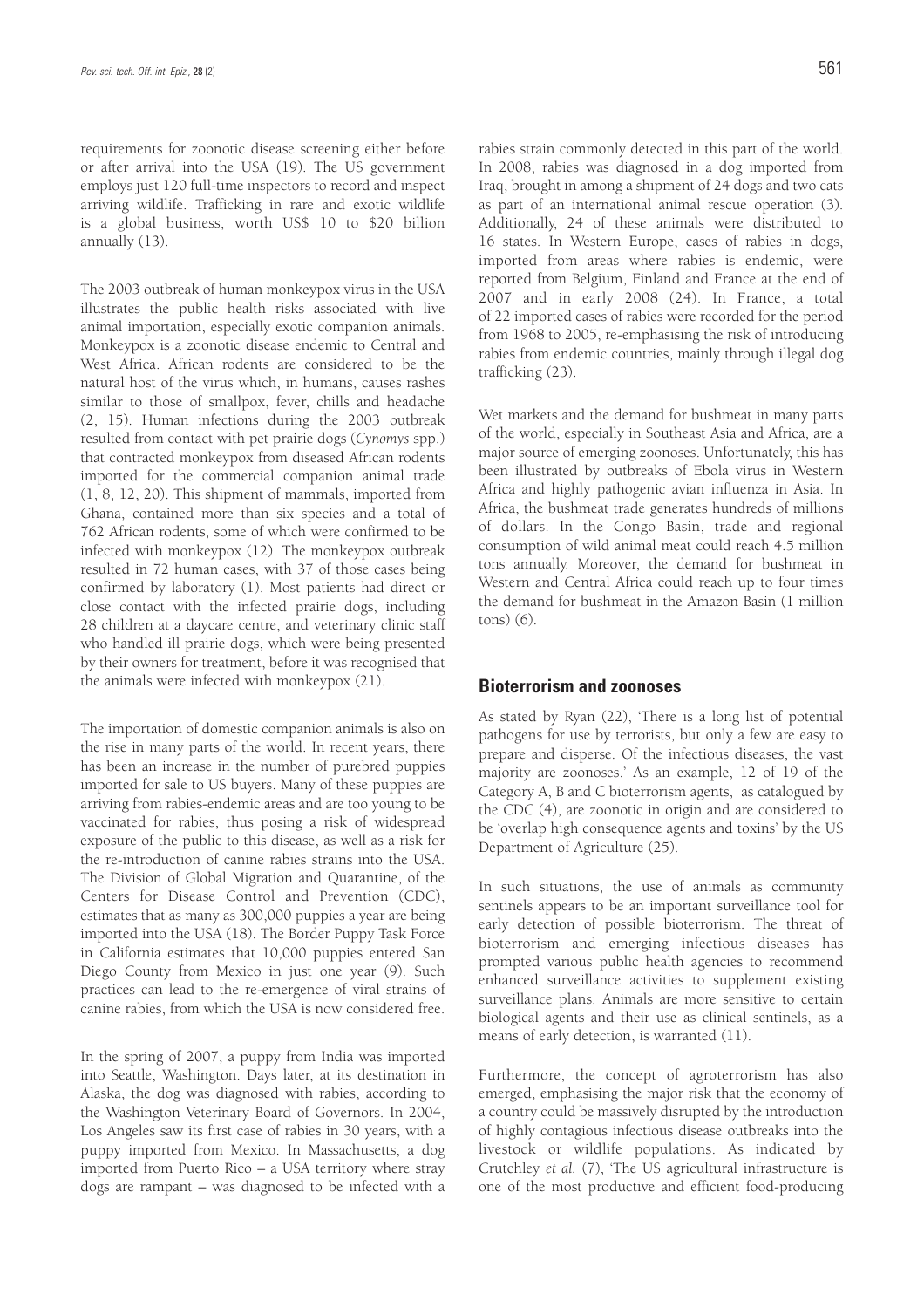systems in the world. Many of the characteristics that contribute to its high productivity and efficiency also make this infrastructure extremely vulnerable to a terrorist attack by a biological weapon.'

Such risks also require proper training of veterinary students in foreign animal diseases and highly contagious livestock diseases. Unfortunately, in the USA, little attention has been given to such topics in the veterinary curriculum until recently.

# Education requirements for undergraduate and graduate veterinary students

The number of hours dedicated to the subject of zoonotic diseases, especially new and emerging zoonoses, must be expanded to answer the major needs of society. This is crucial, since veterinarians may be among the first to recognise and identify these infections, as was the case with the introduction of West Nile virus into North America in 1999 (5). New courses emphasising recognition, response, recovery and prevention must be developed to respond to natural or intentionally induced new or emerging diseases and zoonoses. Training programmes in applied epidemiology are vital for the development of a strong microbial threat workforce. A basic epidemiology course, including outbreak investigation and disease surveillance, should be integrated into the curriculum of each veterinary school or college. This course should preferably be offered before the clinical component of the curriculum but after students have gained basic knowledge in the microbiology, immunology and pathology of infectious and zoonotic diseases.

Many health professionals, including physicians, rely on veterinarians and their knowledge of zoonoses. A survey of veterinarians and physicians on zoonotic diseases and atrisk patients showed that, compared with physicians and their patients, veterinarians appear more likely to discuss zoonotic diseases and the risks of companion animal ownership with their clients and are also more likely to gather information on zoonotic diseases to provide to their clients (26). A survey performed in Wisconsin, USA, asked physicians and veterinarians about the risk and prevention of zoonotic diseases in immunocompromised people (10). The survey found that physicians and veterinarians hold significantly different views about the risks posed by certain infectious agents and species of animals, and that the two groups communicate very little about zoonotic issues. Moreover, physicians believe that veterinarians should be involved in many aspects of zoonotic disease

prevention, including patient education. Therefore, basic training in epidemiology and zoonotic infections needs to be completed with an understanding of the main concepts of population medicine and disease control and eradication. An appropriate training in infectious and parasitic diseases, with, if possible, an emphasis on zoonotic diseases, should be part of every curriculum. It also seems necessary to integrate classes on foreign animal and zoonotic diseases into the required curriculum, especially those diseases that are major threats because of possible agroterrorism/bioterrorism or the spread of zoonoses.

Public health curricula for veterinary students should include some exposure to the regulations that govern the importation of animals, such as the federal regulations of the USA, particularly those concerning major zoonoses, such as avian influenza and rabies. Students should also understand which national and international agencies are responsible for regulations on companion animals, wildlife and livestock. They should be aware that regulations on zoonoses management and control may differ from country to country or from state to state.

Students should learn the reporting pathways for notifiable diseases in their own country, or the country or state in which they intend to seek licensing. In the USA, these could include the:

- − state veterinarian
- − state public health veterinarian
- − wildlife control agency
- − state epidemiologist.

They should be taught the importance of knowing which diseases are reportable in their own state or country, and take seriously the responsibilities associated with signing interstate or international health certificates for the movement of animals, to help prevent the translocation of zoonotic diseases.

It seems reasonable that knowledge of the principles of ecology and ecosystems be acquired either during pre-veterinary studies or at least at the beginning of the veterinary curriculum. Elective classes on wildlife diseases, with an emphasis on zoonotic diseases carried by various wildlife species, should be offered during the Doctor of Veterinary Medicine (DVM) curriculum. A course on risk communication would be very beneficial as veterinarians frequently have to convey complex information under adverse circumstances. Finally, students should be encouraged to seek out local, national and international training opportunities during their elective courses, to understand how all of this training can be integrated and used to the fullest in the field.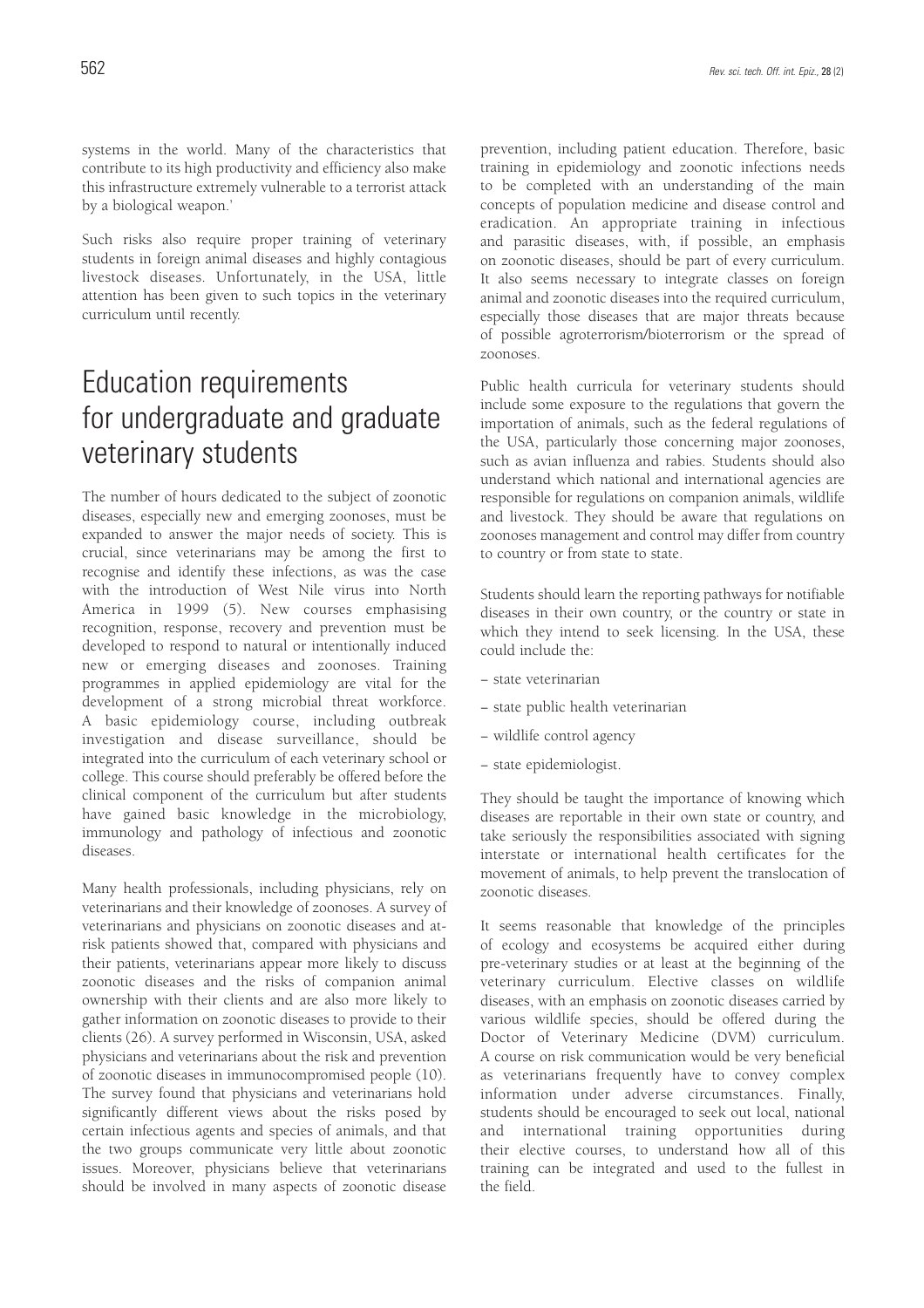# Conclusion

Veterinarians are broadly prepared and uniquely trained to meet the challenges of a changing world and their expertise is needed now more than ever. Whether they choose to stay in clinical practice or pursue a public health career, they are considered the 'front line': first responders to report emerging diseases in animal populations that could forecast a wider threat to public and animal health. Every time veterinarians step into an examination room or barn to examine a patient, they are drawing upon the skills they acquired in veterinary school. It is the responsibility of all veterinary educators to ensure that future veterinary practitioners are well prepared to 'expect the unexpected'.

#### ш

**Les fondamentaux de l'enseignement vétérinaire sur les maladies émergentes, les modalités d'introduction des espèces animales exotiques, les zoonoses, le bioterrorisme, les conséquences pour la santé humaine et animale et les manifestations des maladies**

### B.B. Chomel & N. Marano

#### **Résumé**

L'une des fonctions essentielles de la profession vétérinaire consiste à protéger la santé humaine en garantissant l'innocuité des denrées alimentaires et en luttant contre les maladies d'origine animale, notamment les zoonoses. Aussi l'enseignement dispensé aux étudiants vétérinaires partout dans le monde doitil répondre aux nouveaux défis liés aux maladies infectieuses émergentes affectant les animaux sauvages et domestiques, ainsi qu'aux risques associés à l'agro/bioterrorisme. De nouveaux programmes de formation doivent être proposés, abordant la détection, la réaction, la récupération et la prévention, afin de faire face aux maladies émergentes d'origine naturelle ou intentionnelle et aux zoonoses. Ces programmes doivent inclure des cours d'épidémiologie appliquée ainsi qu'une formation sur les zoonoses et les maladies animales exotiques afin de développer les compétences professionnelles nécessaires pour traiter les menaces microbiennes. Les étudiants doivent connaître les procédures de déclaration des maladies applicables au niveau national. Des connaissances de base sur l'écologie et les écosystèmes devraient avoir été acquises au préalable. Les programmes d'enseignement vétérinaire doivent proposer des cours optionnels sur les maladies de la faune sauvage, notamment sur celles à caractère zoonotique, ainsi qu'un cours sur la communication en matière de risques, car les vétérinaires se trouvent souvent en position de devoir fournir des informations complexes dans des situations difficiles.

### **Mots-clés**

Animal de compagnie exotique – Bioterrorisme – Enseignement vétérinaire – Zoonose émergente.

m.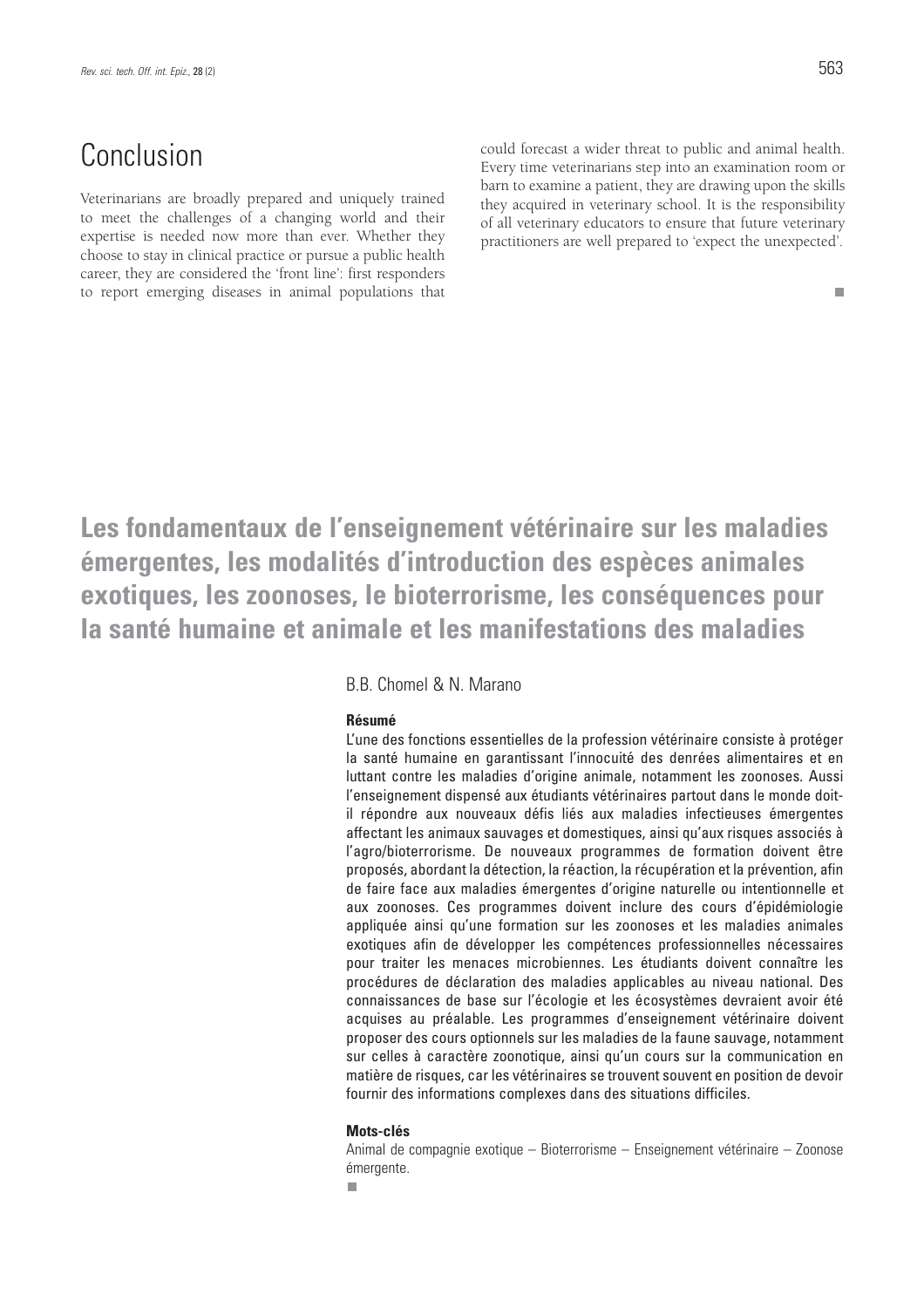# **Enseñanza veterinaria básica sobre infecciones emergentes, modos de introducción de animales exóticos, enfermedades zoonóticas, bioterrorismo, consecuencias para la salud humana y animal y manifestación de enfermedades**

B.B. Chomel & N. Marano

### **Resumen**

Una de las funciones primordiales de la profesión veterinaria estriba en proteger la salud humana velando por la salubridad de los alimentos y controlando las enfermedades de origen animal, especialmente las zoonosis. De ahí que en la formación de los futuros veterinarios convenga abordar los nuevos problemas que plantean las infecciones emergentes de la fauna tanto salvaje como doméstica, así como los riesgos ligados al bio/agro-terrorismo. Para responder debidamente a enfermedades y zoonosis emergentes, ya sean de origen natural o inducidas por el hombre, es preciso definir nuevas materias en las que se haga hincapié en la detección, la respuesta, la recuperación y la prevención. Los programas de formación en epidemiología aplicada, zoonosis y enfermedades animales exóticas son fundamentales para disponer de personal competente a la hora de afrontar amenazas microbianas. Los estudiantes deben aprender los cauces existentes para notificar enfermedades de declaración obligatoria en su país o estado. Al llegar a los estudios de veterinaria el alumno debe conocer ya los principios de la ecología y los ecosistemas. En los planes de estudios de veterinaria deben ofrecerse cursos optativos sobre enfermedades de la fauna salvaje, en los que se insista sobre todo en las de carácter zoonótico, así como una asignatura sobre comunicación del riesgo, pues los veterinarios se encuentran a menudo en la tesitura de tener que comunicar información compleja en circunstancias adversas.

### **Palabras clave**

Animal de compañía exótico – Bioterrorismo – Enseñanza de la veterinaria – Zoonosis emergente.

Ì.

# References

- 1. Centers for Disease Control and Prevention (CDC) (2003). Update: multistate outbreak of monkeypox – Illinois, Indiana, Kansas, Missouri, Ohio, and Wisconsin. *MMWR*, **52** (24), 561-564.
- 2. Centers for Disease Control and Prevention (CDC) (2003). Updated interim case definition for human cases of monkeypox. CDC, Washington, DC. Available at: www.cdc. gov/ncidod/monkeypox (accessed on 23 October 2008).
- 3. Centers for Disease Control and Prevention (CDC) (2008). Rabies in a dog imported from Iraq – New Jersey. *MMWR*, **57** (39), 1076-1078.
- 4. Centers for Disease Control and Prevention (CDC) (2009). Emergency preparedness and response: bioterrorism agents/diseases. CDC, Washington, DC. Available at: http://emergency.cdc.gov/agent/agentlist-category.asp#a (accessed on 23 October 2008).